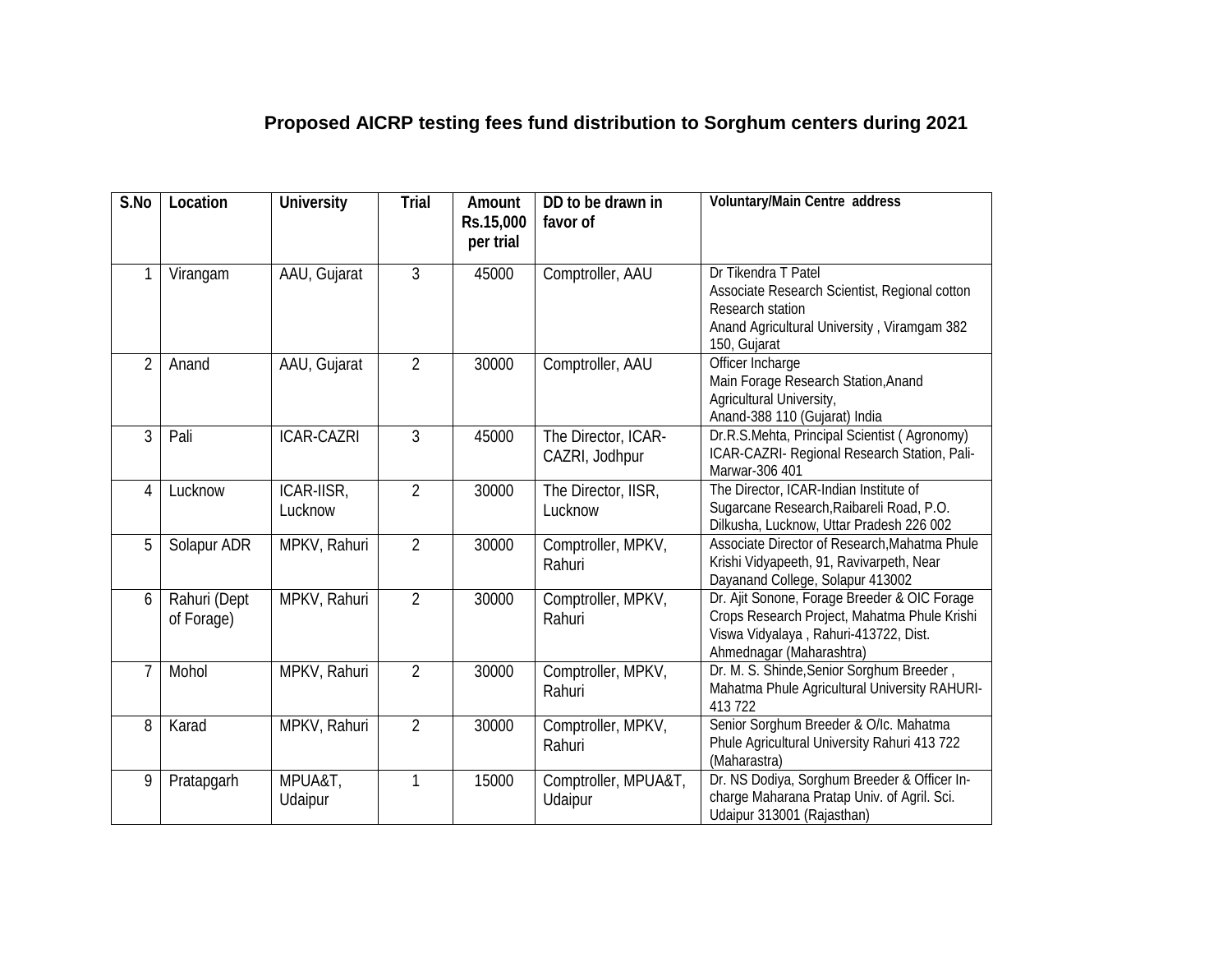| 10 | Tancha       | NAU, Surat              | 3              | 45000 | Comptroller, NAU,<br>Surat               | Dr. BK Davda, Research Scientist & Officer I/c.,<br>Navsari Agricultural University, Athwa Farm,<br>SURAT- 395007 (Gujarat)                                                 |
|----|--------------|-------------------------|----------------|-------|------------------------------------------|-----------------------------------------------------------------------------------------------------------------------------------------------------------------------------|
| 11 | Mangrol      | NAU, Surat              | 3              | 45000 | Comptroller, NAU,<br>Surat               | Dr. BK Davda,, Research Scientist & Officer<br>I/c.Navsari Agricultural University, Athwa Farm,<br>SURAT- 395007 (Gujarat)                                                  |
| 12 | Yavatmal     | PDKV, Akola             | $\mathbf{1}$   | 15000 | Comptroller, PDKV,<br>Akola              | Dr RB Ghorade, Sr. Research Scientist<br>(Sorghum), Punjab Rao Krishi Vidyapeeth,<br>Akola - 444 104 (Maharashtra.)                                                         |
| 13 | Buldhana     | PDKV, Akola             | $\overline{4}$ | 60000 | Comptroller, PDKV,<br>Akola              | Dr RB Ghorade, Sr. Research Scientist<br>(Sorghum), Punjab Rao Krishi Vidyapeeth,<br>Akola - 444 104 (Maharashtra.)                                                         |
| 14 | Ekarjuna     | PDKV, Akola             | $\overline{2}$ | 30000 | Comptroller, PDKV,<br>Akola              | Dr RB Ghorade, Sr. Research Scientist<br>(Sorghum), Punjab Rao Krishi Vidyapeeth,<br>Akola - 444 104 (Maharashtra.)                                                         |
| 15 | Washim       | PDKV, Akola             | 5              | 75000 | Comptroller, PDKV,<br>Akola              | Dr RB Ghorade, Sr. Research Scientist<br>(Sorghum), Punjab Rao Krishi Vidyapeeth,<br>Akola - 444 104 (Maharashtra.)                                                         |
| 16 | Madhira      | PJTSAU,<br>Hyderabad    | $\overline{2}$ | 30000 | Comptroller, PJTSAU,<br>Hyderabad        | The Officer Incharge (Millets), Agricultural<br>Research Station, MADHIRA - 507 203,<br>Khammam Dist. Telangana                                                             |
| 17 | Rudrur       | PJTSAU,<br>Hyderabad    | 3              | 45000 | Comptroller, PJTSAU,<br>Hyderabad        | Dr M Venkataiah, Principal Scientist and Head,<br>Regional Sugarcane and Rice Research<br>Station, Rudrur 503 188, Dist: Nizamabad                                          |
| 18 | Adilabad     | PJTSAU,<br>Hyderabad    | $\overline{2}$ | 30000 | Comptroller, PJTSAU,<br>Hyderabad        | The officer Incharge, Agricultural Research<br>Station, PJTSAU, Adilabad 504 002, Telangana                                                                                 |
| 19 | Urlikanchan  | Pune                    | 3              | 45000 | BAIF, Urulikanchan                       | Dr. PS Takawale, BAIF, Central Research<br>Station, Urulikanchan, Pune - 412 202.                                                                                           |
| 20 | <b>ASEDA</b> | SDAU,<br>Gujarat        | 1              | 15000 | Comptroller, SDAU,<br>Dantiwada, Gujarat | Dr. R. A. Gami, Asstt. Res. Scientist. & Officer<br>In-charge, AICSIP, Sorghum Research Station,<br>Sardarkrushinagar Dantiwada Agril.<br>Univ.Banaskantha, Deesa - 385 535 |
| 21 | Bhavanisagar | TNAU,<br>Coimbatore     | $\mathbf{1}$   | 15000 | Comptroller, TNAU,<br>Coimbatore         | Dr. B. Selvi, Professor & Officer In-charge<br>, AICSIP (Sorghum), Tamil Nadu Agricultural<br>University, Coimbatore - 641 003 (TN)                                         |
| 22 | Mandya       | UAS, GKVK,<br>Bengaluru | $\overline{2}$ | 30000 | Comptroller, UAS,<br>Bengaluru           | Dr. B. G. Shekar, Principal Scientist<br>(Breeding) AICRP on Forage Crops, ZARS, VC<br>Farm, Mandya 571405                                                                  |